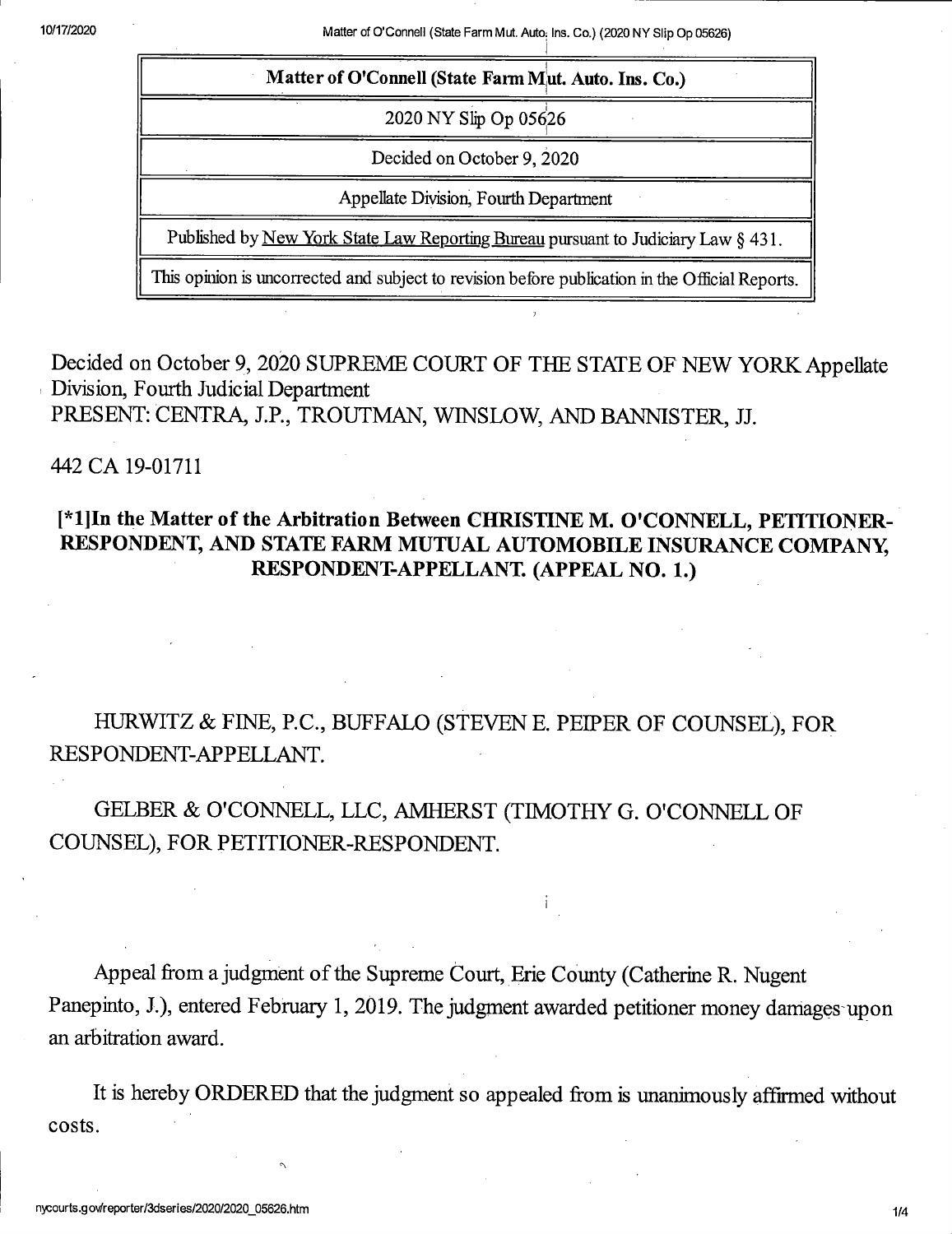## 10/11/2020 Matter of O'Connell (State Farm Mut. Auto; Ins. Co.) (2020 NY Slip Op 05626)

Memorandum: This case arose from a motor vehicle accident that occurred when petitioner's vehicle was struck by a vehicle that failed to stop for a red light. Following petitioner's recovery of damages in an underlying action against the driver of the other vehicle, petitioner submitted a supplemental uninsured/underinsured motorist (SUM) coverage claim to respondent, State Farm Mutual Automobile Insurance Company (State Farm). The matter proceeded to compulsory arbitration, and the arbitrator awarded petitioner \$2,250,000, less the setoff amount of \$474,771.21, for a total of \$1,775,228.79. Supreme Court granted petitioner's motion to confirm the arbitration award and denied State Farm's cross motion to vacate the award. In appeal No. 1, State Farm appeals from a judgment that, inter alia, confirmed the arbitration award. In appeal No. 2, State Farm appeals from an order that, inter alia, granted petitioner's motion to confirm the arbitration award and denied State Farm's cross motion to vacate the award. In appeal No. 3, State Farm appeals from an order denying its application, pursuant to CPLR 2601 and 5519 (c), for an order permitting payment of the judgment into court.

Preliminarily, inasmuch as the order appealed from in appeal No. 2 was subsumed in the judgment appealed from in appeal No. 1, appeal No. 2 must be dismissed (see Hughes v Nussbaumer, Clarke & Velzy, 140 AD2d 988, 988 [4th Dept 1988]; see also Matter of Toussie v Coastal Dev., LLC, 161 AD3d 533, 533 [1st Dept 2018]; Deragon v Burkart, 55 AD3d 1309. 1309 [4th Dept 2008]). Furthermore, inasmuch as State Farm does not challenge any aspect of the order appealed from in appeal No. 3, we dismiss that appeal as abandoned (see Abasciano  $\nu$ Dandrea, 83 AD3d 1542, 1545 [4th Dept 2011]).

We reject State Farm's contention in appeal No. 1 that the arbitration award is arbitrary and capricious, irrational and unsupported by the evidence. "It is well settled that judicial review of arbitration awards is extremely limited" (Wien & Malkin LLP v Helmsley-Spear, Inc., 6 NY3d 471, 479 [2006], cert dismissed 548 US 940 [2006]; see Whitney v Perrotti, 164 AD3d 1601, 1602 [4th Dept 2018]). As relevant here, a court may vacate an arbitration award if it finds that the rights of a party were prejudiced when "an arbitrator . . . exceeded his [or her] power" (CPLR 7511 [b] [1] [iii]). An arbitrator exceeds his or her power where, inter alia, the award is [\*2]" irrational" (Matter of New York City Tr. Auth. v Transport Workers' Union of Am., Local 100. AFL-CIO. 6 NY3d 332. 336 [2005]). "An award is irrational if there is no proof whatever to justify the award" (Matter of Town of Scriba [Teamsters Local 317], 129 AD3d 1596, 1597 [4th Dept 2015] [internal quotation marks omitted]; see Matter of Professional, Clerical, Tech., Empls. Assn. [Board of Educ. for Buffalo City Sch. Dist.], 103 AD3d 1120, 1122 [4th Dept